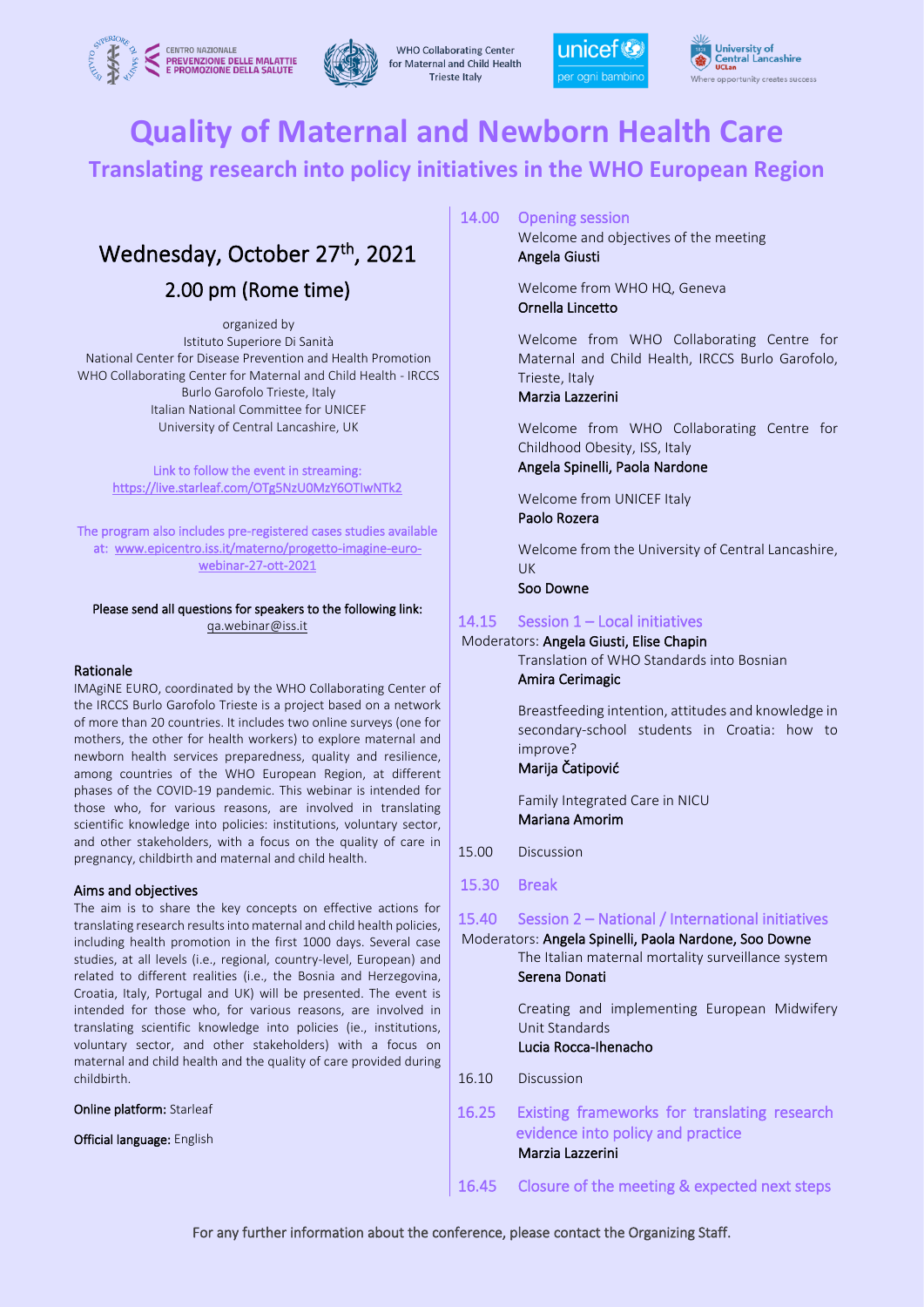







# Pre-recorded cases studies

The program also includes the following pre-registered cases studies available on: www.epicentro.iss.it/materno/progetto-imagine-euro-webinar-27-ott-2021

# ➢ From Croatia:

*How to implement the Neo-BFHI program on the national level: Croatian experience* 

# Anita Pavičić Bošnjak

*Implementation of Mother and Baby Friendly initiative (MBFHI) in four Croatian Maternities: results of pilot project* 

Milan Stanojević

# ➢ From Italy:

*Italian Surveillance System for children aged 0-2 years to support parenthood and to promote health in the first 1000 days of life* 

# Enrica Pizzi

*"The Birth Path- Dedicated Midwife" in Trentino*  Francesca Beber

# ➢ From Portugal:

*Breast milk feeding at discharge of Portuguese very preterm infants: Neonatal Intensive Care Units policies and practices make a difference*  Carina Rodrigues

➢ From Slovenia:

*Maternity Care Initiative*  Zalka Drglin

# ➢ From UK:

*Midwifery Continuity of Care: from concept to viable model of care*  Trixie McAree

# GENERAL INFORMATION:

Conference venue: The webinar will take place in streaming, on Starleaf online platform. Link to follow the event in streaming: https://live.starleaf.com/OTg5NzU0MzY6OTIwNTk2

Target audience: The webinar is intended for those who are involved in translating scientific knowledge into policies: institutions, voluntary sector, and other stakeholders, with a focus on the quality of care in pregnancy, childbirth and maternal and child health.

Registration: Participation is free of charge. Registration is not required. A maximum of 1.000 participants can attend the event in streaming.

Certificate of attendance: Attendance certificates will not be issued.

ECM: Continuing Medical Education credits will not be issued.